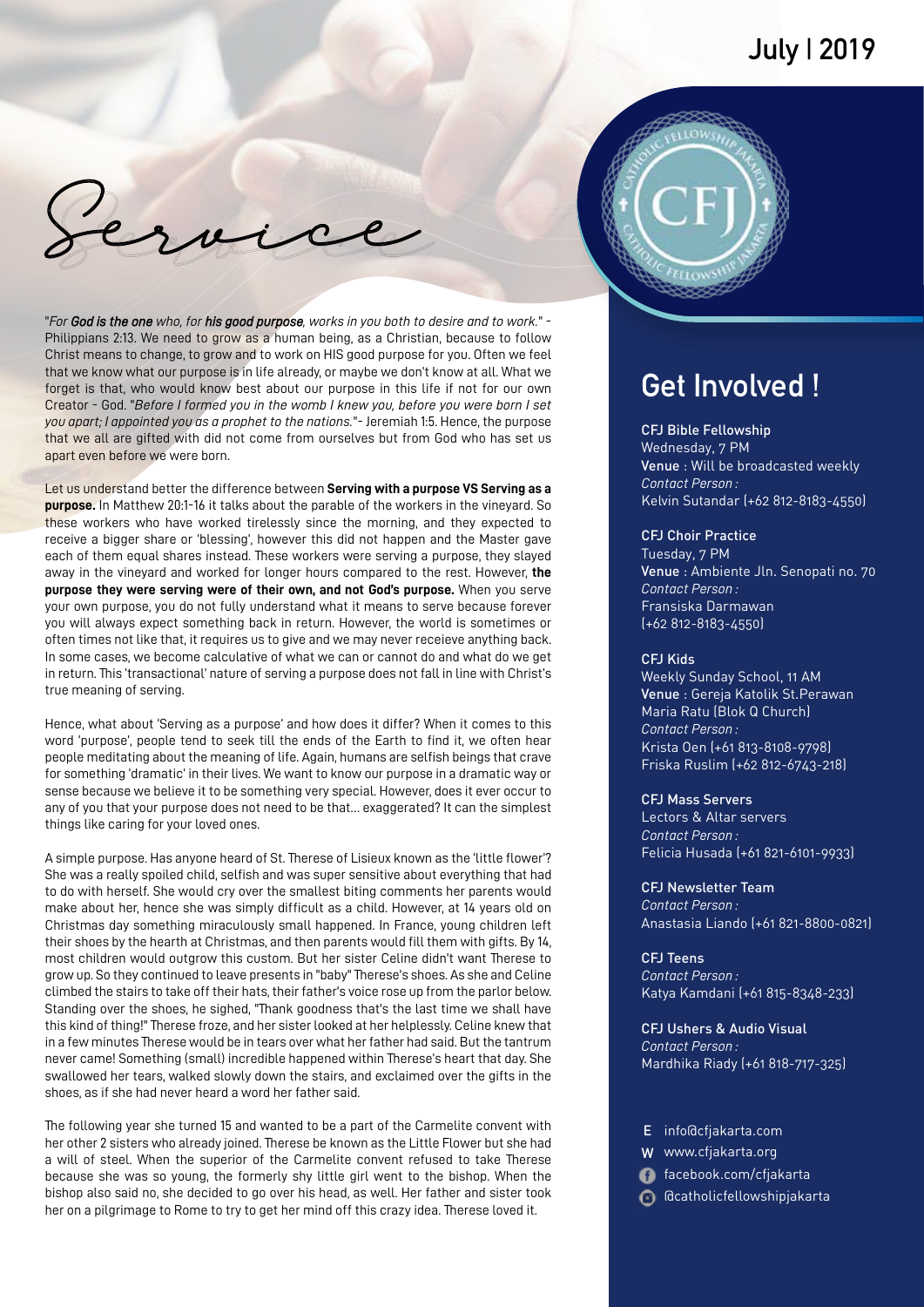It was the one time when being little worked to her advantage! Because she was young and small she could run everywhere, touch relics and tombs without being yelled at. Finally they went for an audience with the Pope. They had been forbidden to speak to him but that didn't stop Therese. As soon as she got near him, she begged that he let her enter the Carmelite convent. She had to be carried out by two of the guards! But the Vicar General who had seen her courage was impressed and soon Therese was admitted into the Carmelite convent.

Later on, Therese's father suffered a series of strokes that left him affected not only physically but mentally. When he began hallucinating and grabbed for a gun as if going into battle, he was taken to an asylum for the insane. This began a horrible time of suffering for her, in which she also experienced 'dryness' in prayer. But with her strong will, Therese picked herself up. She knew as a Carmelite nun, she would never be able to perform great deeds but she proclaimed:

#### *" Love proves itself by deeds, so how am I to show my love? Great deeds are forbidden me. The only way I can prove my love is by scattering flowers and these flowers are every little sacrifice, every glance and word, and the doing of the least actions for love."*

**She took every chance to sacrifice**, no matter how small it would seem. She smiled at the sisters she didn't like. She ate everything she was given without complaining -- so that she was often given the worst leftovers. One time she was accused of breaking a vase when she was not at fault. Instead of arguing she sank to her knees and begged forgiveness. These little sacrifices cost her more than bigger ones, for these went unrecognized by others. No one told her how wonderful she was for these little secret humiliations and good deeds. When her eldest sister, Pauline, was elected prioress, she asked Therese for the ultimate sacrifice. Because of politics in the convent, many of the sisters feared that Therese's family would take over the convent. Therefore, Pauline asked Therese to remain a novice, in order to allay the fears of the others that the three sisters would push everyone else around. This meant she would never be a fully professed nun, that she would always have to ask permission for everything she did.

But that did not stop or discourage Therese. Therese knew that by her small little sacrifices she would please God and earn her spot in Heaven to be with Him. "*I have always wanted to become a saint. Unfortunately when I have compared myself with the saints, I have always found that there is the same difference between the saints and me as there is between a mountain whose summit is lost in the clouds and a humble grain of sand trodden underfoot by passers-by. Instead of being discouraged, I told myself: God would not make me wish for something impossible and so, in spite of my littleness, I can aim at being a saint. It is impossible for me to grow bigger, so I put up with myself as I am, with all my countless faults. But I will look for some means of going to heaven by a little way which is very short and very straight, a little way that is quite new.*"

St. Therese showed us that in little ways she could live out her life's purpose. After all in Luke 16:10 it is stated that whoever can be trusted with very little can be trusted with much. '*Servus servorum Dei Servant*': the servant of the Servants of God. This is actually the papacy title that has been proclaimed in the bible "*whoever would be great among you must be your servant, and whoever would be first among you must be your slave; even as the Son of man came not to be served but to serve, and to give his life as a ransom for many.*" Matthew 20:26-28. We are called to be servants of Christ and "*Whoever serves and gives, seems like a failure in the eyes of the world. In reality, it is exactly in giving their life that they find it*" (Pope Francis). Always remember who gave his life so that we can find ours and who is the true servant of all... Christ.

# Cynthia H. Wijaya Head of CCD

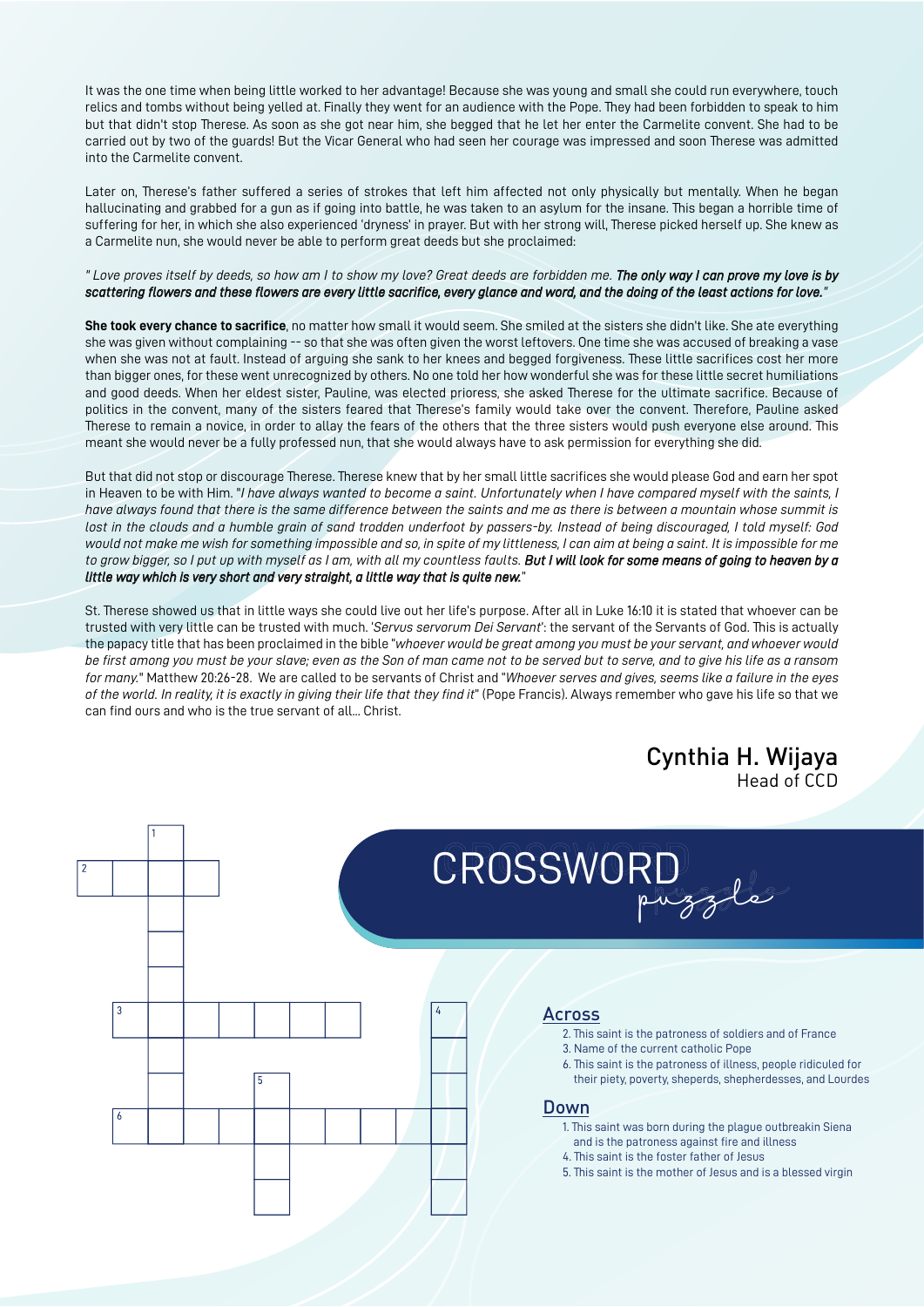# *Dear Daddy D,*

*Dear MM,*

our kindness.

We're required to serve others, but where do we draw the line? Is there a line?

# **ASK DADDY D** ASK DADDY D

ASK DADDY D

- Maria Martha

# Got any questions ?

Email Daddy at info@cfjakarta.com

Be careful of false prophets who may lead us astray by miscontruing what God means for us – by their fruits you shall know them, for a good tree will only bear good fruits (Matthew 7:15-20)

But know that they have received their just rewards, while we await our reward in heaven (Matthew 6:1-8). Having said that, as children of God, we should have to be able to discern when we are asked to

serve for a right or wrong reason (vis a vis Luke 16:1-13).

The line in service according to what Jesus said; nothing is more beautiful than someone who would lay his life for his friends (John 15:13). Thus, there is no line – Jesus expects us to give our all in all. Sometimes we may doubt, because those we serve might not be "worthy" – i.e. people who may want to take advantage of

# Catholic Fellowship Jakarta

of the month